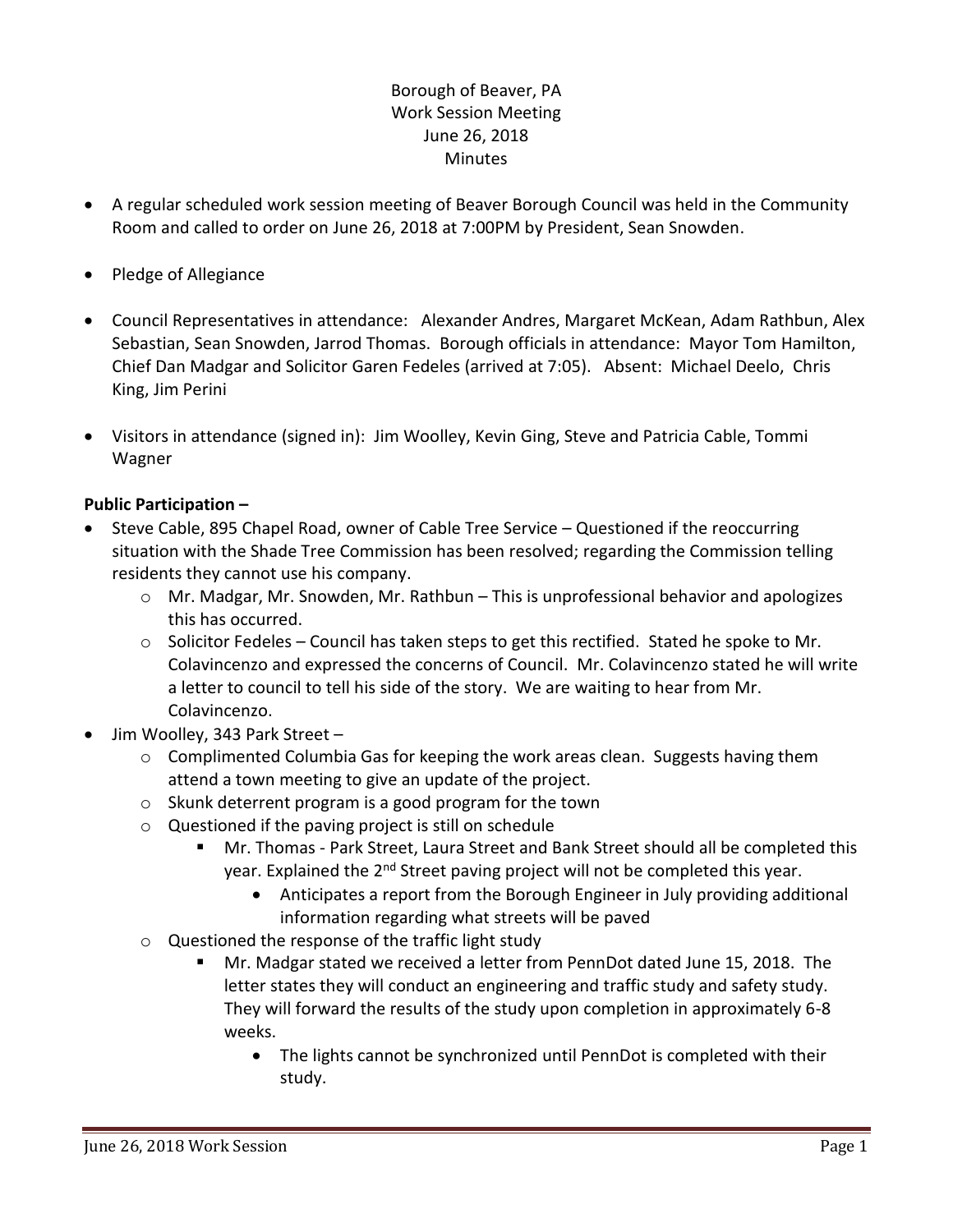- Kevin Ging, 306 Park Street Inquired the status of the sidewalk/paving project on Park Street and Laura Street and if everyone has to get new sidewalks on those streets.
	- o Mr. Madgar
		- **Project was held up for approximately 4 weeks due to crews being pulled off the** project by Team Fischel.
		- **Park and Laura Streets will be paved this year.**
		- A paving bid should be placed by the end of July. Once bids are received back, they will have more information regarding the cost. Cost will be based on each individuals property linear footage that needs replaced.
		- **If a property's curb and sidewalk are in specification, they will not have to have new** ones installed.
		- **Columbia Gas wasn't sure if they were going on the right side or left side of the road** for the laterals which is why everyone that has to have new curbs and sidewalks will be splitting the cost.

# **Council Committee:**

# **Public Safety/Code Enforcement – Reported by Mr. Sebastian**

- Rental Registration
	- $\circ$  Will be sponsoring a vote at the July 10<sup>th</sup> council meeting
	- $\circ$  Council members and Solicitor discussed questions and concerns within the draft ordinance
	- o Ms. McKean Asked if the fees outlined in the proposed ordinance would cover the implementation costs of the registration and inspection programs. Council should ensure the implementation costs do not unfairly fall on owner-occupied Beaver residents.
		- Mr. Sebastien said the costs were unknown at this time, but the proposed ordinance would allow for the Borough to determine the true costs of such a program. It is important, he added, for Beaver to finally move forward with such an ordinance.
		- Mr. Snowden proposed, and other Council members agreed, that the fee structure could be announced prior to the proposed ordinance taking effect in 2019. This would allow for a more detailed cost analysis of the ordinance.
	- o Solicitor will make requested changes and advertise the Rental Registration Ordinance
- Mr. Snowden Suggests setting up a meeting with the school district to discuss applying for Senate Bill 1142 grant, minimum of \$25,000 to assist with school safety.
- Mr. Thomas Questioned the status of the Industry Police contract
	- o Mr. Madgar Stated he spoke to the Industry Mayor and relayed the request of the 3% increase as Mr. Perini requested.
	- $\circ$  Solicitor Fedeles Per the Industry Solicitor, Industry only approves the \$5,000 increase
	- o Mr. Thomas He appreciated Mr. Madgar asking and understood the \$5,000 increase per year will be the way the contract will be written.
	- $\circ$  Mr. Sebastian The contract will be voted on at the July 10<sup>th</sup> council meeting.

**Finance –** No report

#### **Highway –** No report

Mr. Snowden thanked Mr. Thomas for keeping council up to date with the Columbia Gas Project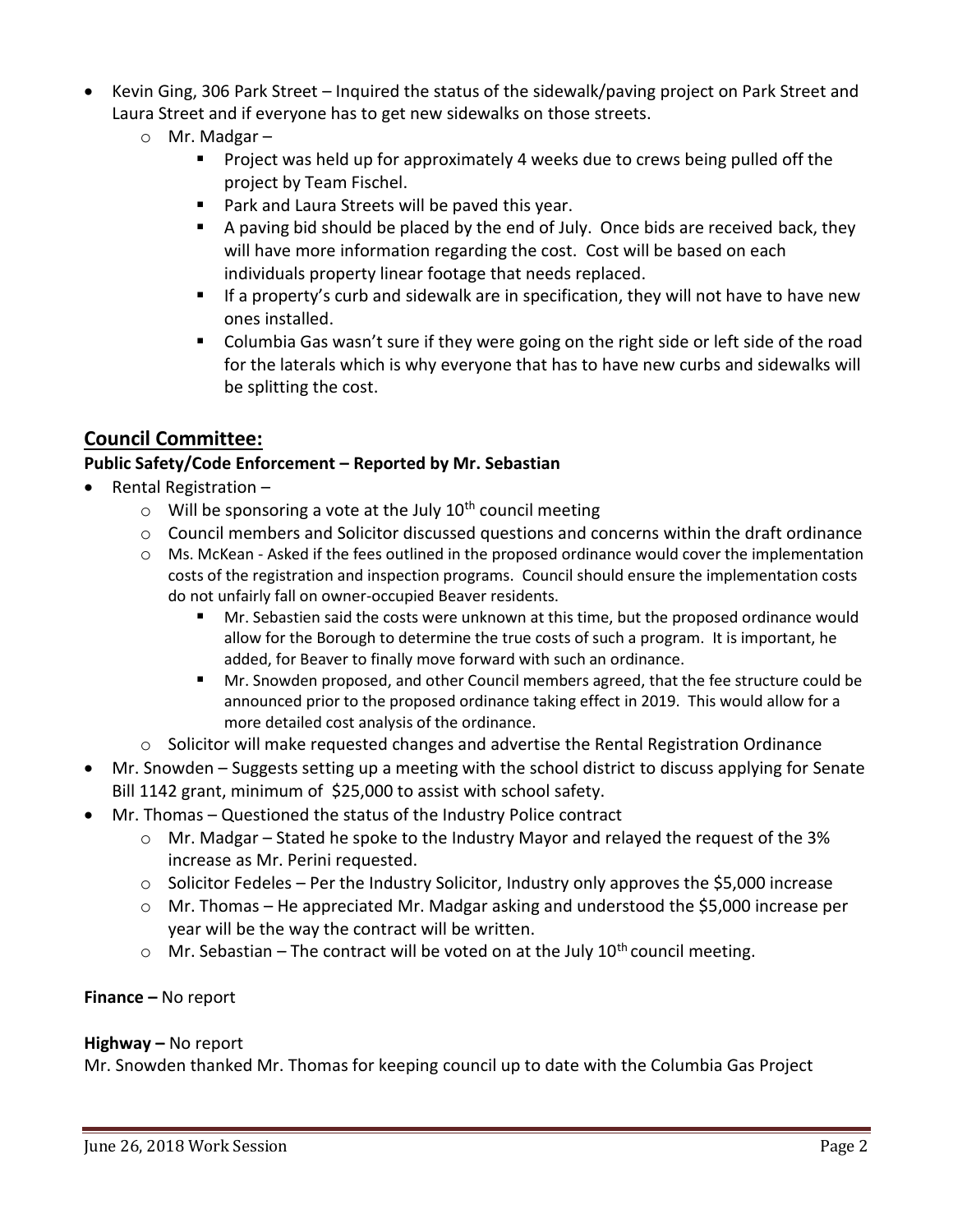#### **General Government –** Reported by Mr. Andres

- Emailed Comprehensive Plan guidelines to each committee to focus on our future needs in planning for the budget
	- o General Government Infrastructure
	- o Code Enforcement Land use and Ordinances
	- o Highway Traffic and Parking
	- $\circ$  Recreation Improve existing parks, new facilities need by the community and develop more special events
- Discussed Safeguarding our Monuments
	- o Mr. Madgar Some type of temporary buffers during events can be explored
- Discussed videos and promotions for the website and Facebook

#### **Recreation –** No report

Ms. McKean – BOOM event was a success.

#### **Borough Manager –**

- Pool Comparing the deposits of the pool from last year to this year, we are a few thousand dollars ahead this year.
- $\bullet$  5<sup>th</sup> Street sidewalk drain covers This was being worked on in the past, needed to get the proper material to replace the broken covers. The Highway Department has replaced 3 or 4 covers so far. Covers will be replaced from Beaver Street to Sharron Road on 5<sup>th</sup> Street, approximate total cost will be \$3,000.
	- $\circ$  Mr. Snowden The comment made at the last meeting regarding the curbs not meeting specification requirements was not accurate. The curbs were put in to specification. The curbs are measured prior to pavement being laid.
- Soccer nets in Gypsy Glenn Park Due to liability issues, the nets will be taken down. Anyone wanting to play soccer in the park can bring their own portable nets. We have no idea who put cemented them into the ground or who is responsible for the upkeep. We contacted the school, they do not want them.
- Slat Shed in Vanport Received the quotes, cost will be approximately \$18,000. Forwarding the information to Vanport Municipal Authority for their review.
- Response letter to John Barrett Passed around the letter addressed to John Barrett from Solicitor Steele dated June 14, 2018 to council members to read.
	- $\circ$  Solicitor Fedeles The Municipal Authority Solicitor approved the wording of the letter
- Parking on Wayne Street Spoke with Mrs. Fife again regarding parking on Wayne and Corporation Streets. Re-evaluated some of the No Parking areas and found where some additional spots can be created. Will continue to look at these areas to see if any additional parking spaces can be created. Resident was appreciative with the outcome.
- Minutes Asking for a motion at the next meeting to have Rebecca Roberts take the meeting minutes to replace Kim Leslie.
- First National Bank Able to purchase the property at 28 Georgetown Lane for \$132,500. Will not pay the last three months rent of \$800 per month.
	- $\circ$  Solicitor Fedeles The draft version of the Sales Agreement is being reviewed by the sellers attorney